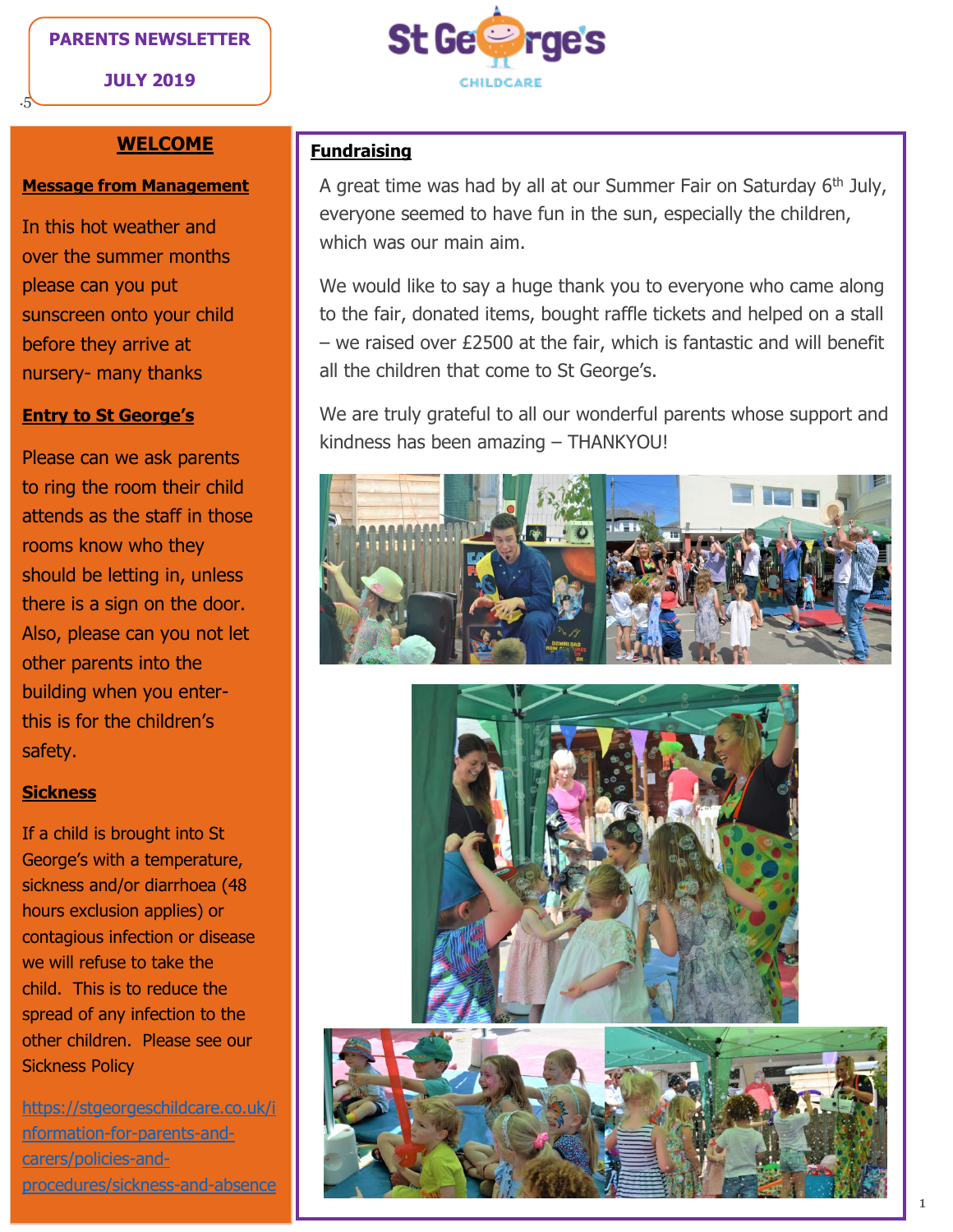

# **DIARY DATES**

| <b>Summer</b>                 | Wednesday               |
|-------------------------------|-------------------------|
| Holiday                       | 24 <sup>th</sup> July-  |
| Club                          | Friday 31 <sup>st</sup> |
|                               | <b>August</b>           |
| Little                        | Monday 2 <sup>nd</sup>  |
| <b>Dragons</b>                | September               |
| return                        |                         |
| Little                        | Friday 18 <sup>th</sup> |
| <b>Dragons</b>                | October                 |
| last day                      |                         |
| <b>October</b>                | <b>Monday</b>           |
|                               | 21 <sup>st</sup>        |
| <b>Holiday</b><br><b>Club</b> | October-                |
|                               | 25 <sup>th</sup>        |
| (available                    | October                 |
| to book                       |                         |
| in                            |                         |
| Sept'19)                      |                         |
| Little                        | <b>Monday</b>           |
| <b>Dragons</b>                | 28 <sup>th</sup>        |
| return                        | October                 |
|                               |                         |

## **LOVE US…RATE US!**

We invite you to rate and write a review about St George's on our Facebook page and Google! Thank you.

## **Holiday Club**



Holiday club has been on a trip to Calverley Adventure Grounds. They enjoyed a picnic lunch in the shade and stayed hydrated thanks to the local café filling up their water bottles throughout the trip day. The children had great fun in the grounds playing football, badminton and making full use of the water play area. Holiday Club have also explored healthy

eating during their first week and decided to make fruit kebabs. The children chose their groups and helped each other to peel and cut the wide selection of fruit using child safety knives. They enjoyed tasting the results!

## **Little Dragons**

This term Little Dragons have been further exploring different types of animals and their origins. The children have used balloons and mod rock to create creatures of their own choice, and the results have been fantastic to see from dinosaurs to elephants.



Some children have also been interested in den building and using real tools to make wooden sculptures in the garden. To help promote the children's risk-taking play a Forest School trip was arranged to Solomon's Estate where the children were able to further expand on their curiosities of the natural world and enjoyed the story of the Stick Man.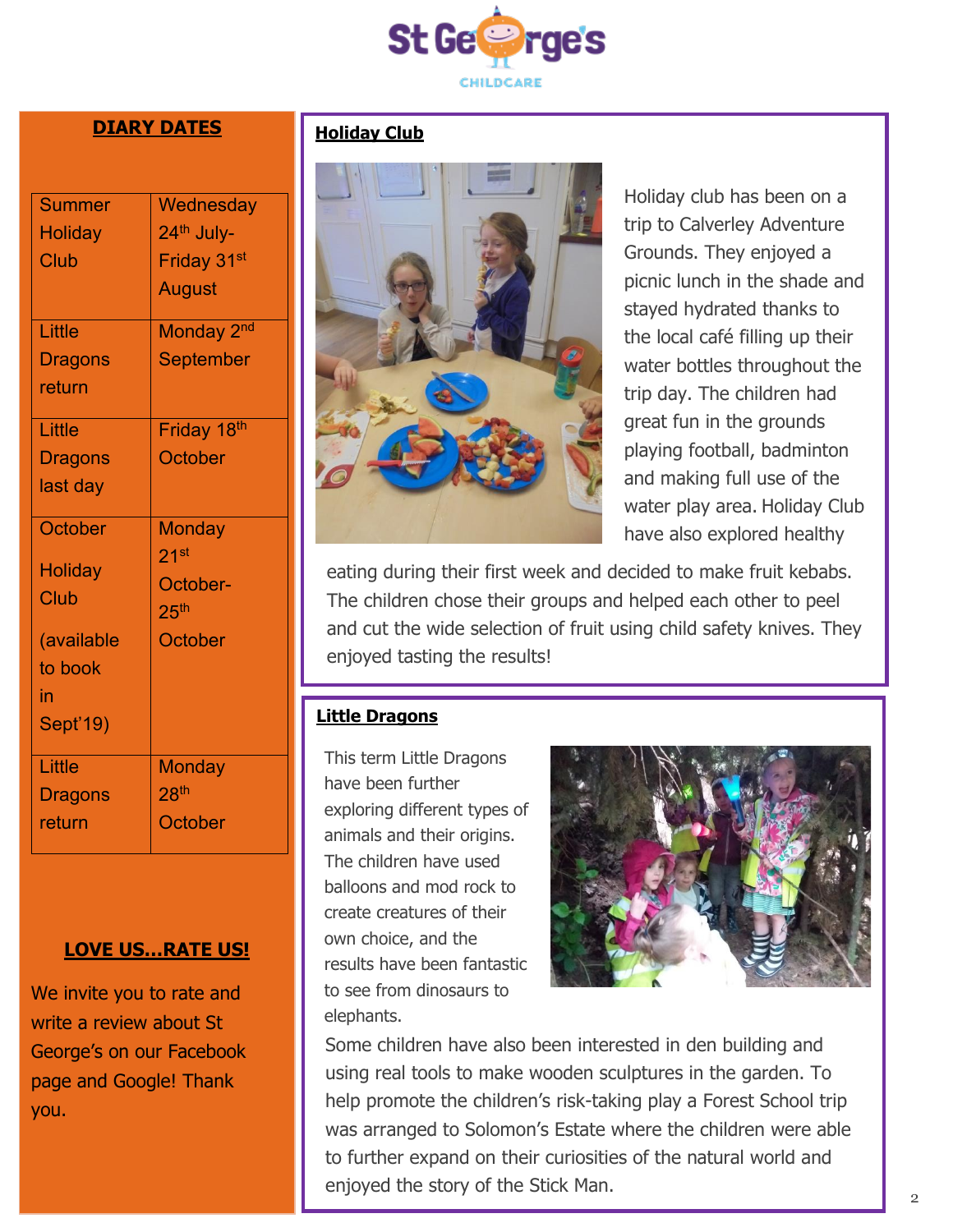

## **JULY PHOTOS**

Here are some of the pictures that we've posted on Facebook this month.







Moles have had fun creating mini beast creatures out of fruits and vegetables to help encourage them to try new types of food. Earlier in the year they planted peas in the allotment and this month they harvested the peas and were taught how to shell the pods and take the peas out. This task is very good to hone their motor skills, improve their dexterity and hand to eye coordination.

#### **Badgers**

**Moles**



Thank you to everyone who sponsored Badger's Sports Day as they raised £500!! They purchased a sensory table and are looking into buying some new equipment.

Their theme for August/ September is 'People who help us' so if there are any parents in this type of profession and can come in and teach the children about your role then we would really appreciate it.

Badgers 2019 leavers along with Little Dragons had a great time at their leavers party in the playground. They were entertained by Kazzamataz and had a picnic tea.